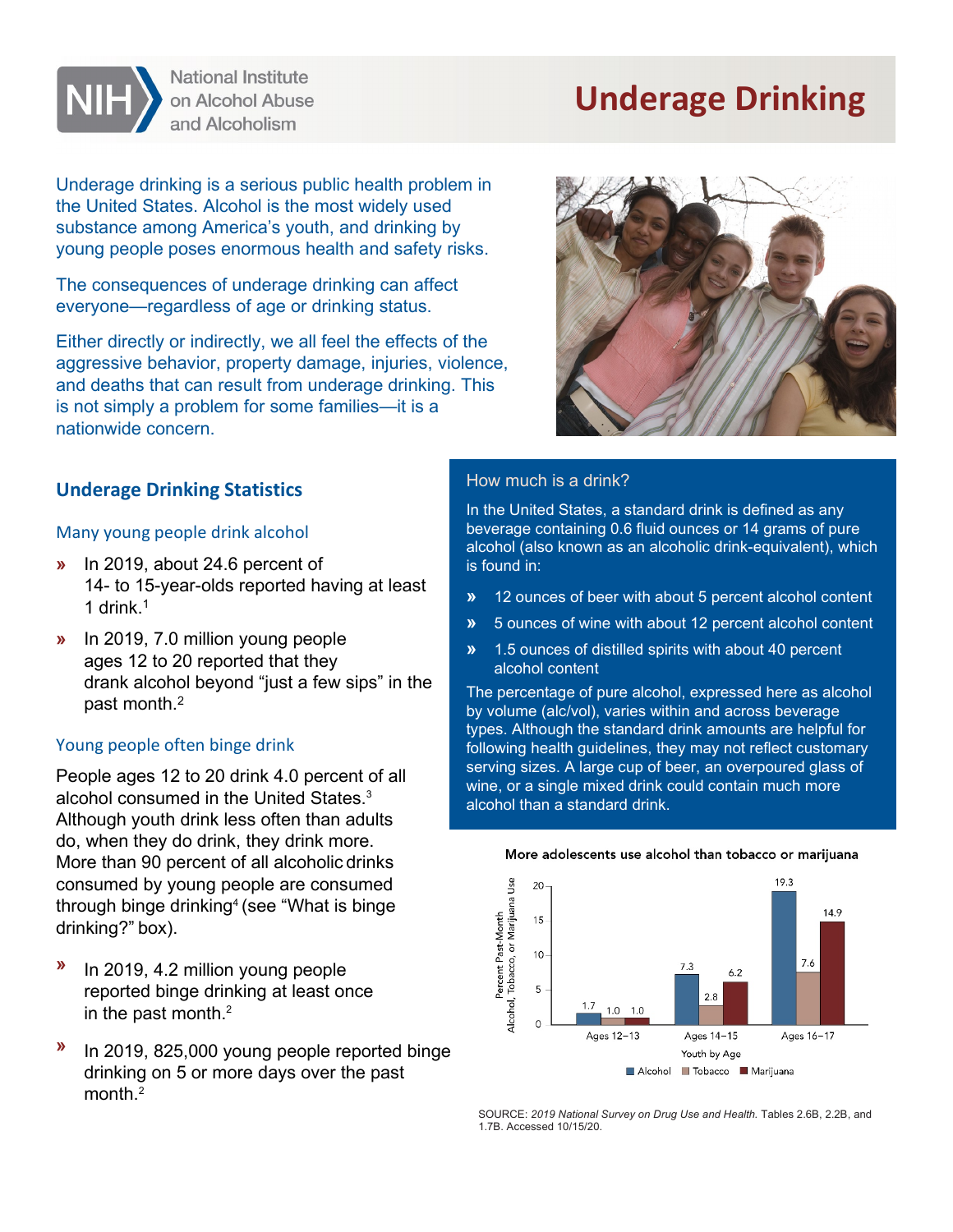#### Drinking patterns vary by age and gender

Alcohol use often begins during adolescence and becomes more likely as adolescents age. In 2019, almost 2 out of 100 adolescents ages 12 to 13 reported drinking alcohol in the past month and fewer than 1 in 100 engaged in binge drinking. Among respondents ages 16 to 17, fewer than 1 in 5 reported drinking and about 1 in 10 reported binge drinking. $^{\rm 5}$ It is important to implement prevention strategies during early adolescence to prevent this escalation.

Historically, adolescent boys were more likely to drink and binge drink than girls. Now, that relationship has reversed. Alcohol use has declined more in recent years among adolescent boys than it has in girls. As a result, more adolescent girls report alcohol use and binge drinking than boys.<sup>6,7</sup>



SOURCE: Population prevalence estimates (%) are weighted by the person-level analysis weight and derived from the Center for Behavioral Health Statistics and Quality. 2019 National Survey on Drug Use and Health Public Use File Codebook. Rockville, MD: Substance Abuse and Mental Health Services Administration, 2020.

NOTE: In NSDUH, binge alcohol use is defined as drinking 5 or more drinks on the same occasion for males or 4 or more drinks on the same occasion for females on at least 1 day in the past 30 days. Any alcohol is defined as a drink of an alcoholic beverage (a can or bottle of beer, a glass of wine or a wine cooler, a shot of distilled spirits, or a mixed drink with distilled spirits in it), not counting a sip or two from a drink.

## **Underage Drinking Is Dangerous**

Underage drinking poses a range of risks and negative consequences. It is dangerous because it:

#### Causes many deaths

Alcohol is a significant factor in the deaths of people younger than age 21 in the United States each year. This includes deaths from motor vehicle crashes, homicides, alcohol overdoses, falls, burns, drowning, and suicides.

#### Causes many injuries

Drinking alcohol can cause youth to have accidents and get hurt. In 2011 alone, about 188,000 people younger than age 21 visited an emergency room for alcohol-related injuries.8

### What is binge drinking?

The National Institute on Alcohol Abuse and Alcoholism (NIAAA) defines binge drinking as a pattern of drinking that brings blood alcohol concentration (BAC) to 0.08 percent—or 0.08 grams of alcohol per deciliter—or higher.\* For a typical adult, this pattern corresponds to consuming 4 or more drinks (female), or 5 or more drinks (male), in about 2 hours.17 Research shows that fewer drinks in the same timeframe result in the same BAC in youth; only 3 drinks for girls, and 3 to 5 drinks for boys, depending on their age and size.18

\*A BAC of 0.08 percent corresponds to 0.08 grams per deciliter, or 0.08 grams per 100 milliliters.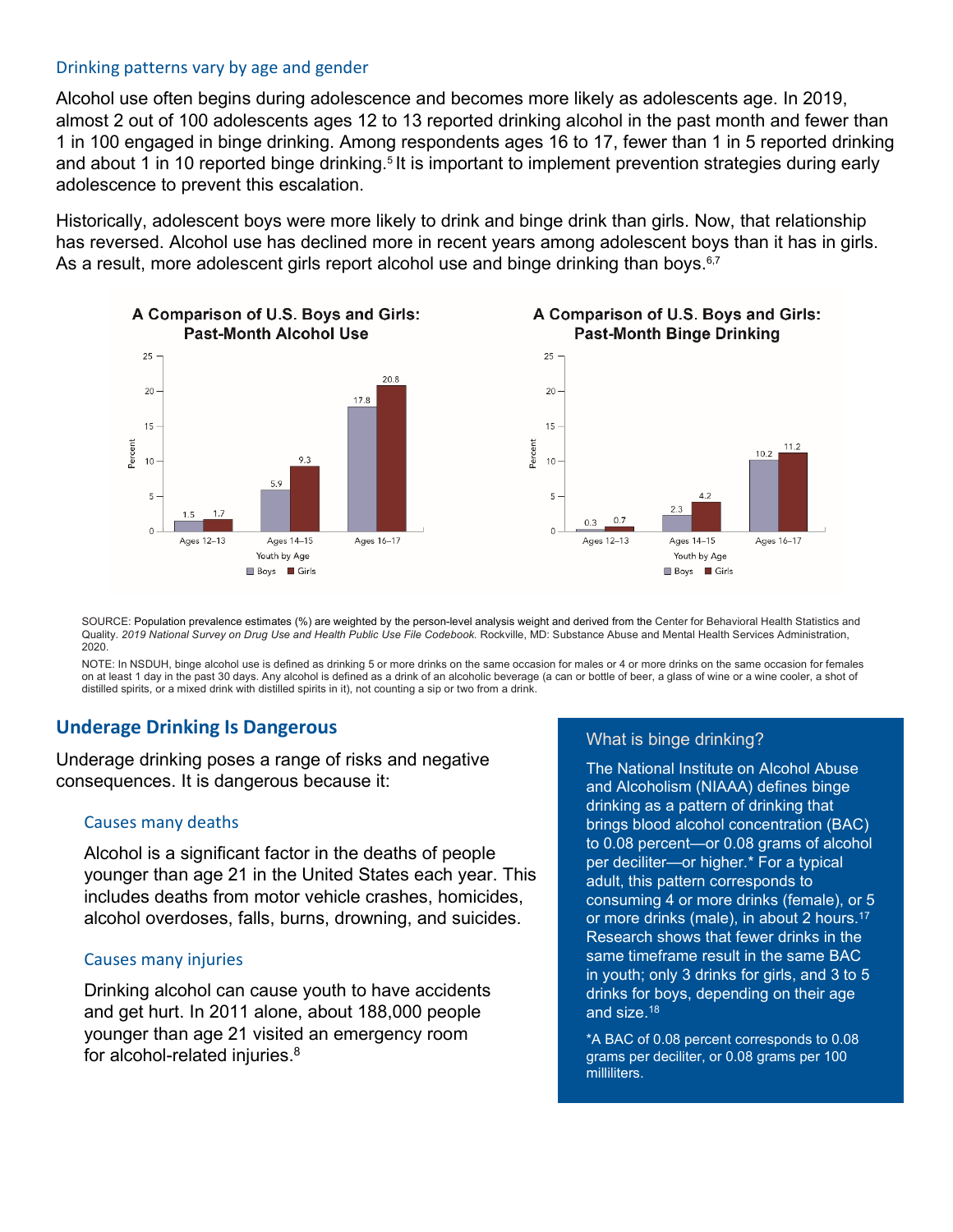### Impairs judgment

Drinking can lead to poor decisions about taking risks, including unsafe sexual behavior, drinking and driving, and aggressive or violent behavior.

#### Increases the risk of physical and sexual assault

Underage binge drinking is associated with an increased likelihood of being the victim or perpetrator of interpersonal violence.<sup>9</sup>

### Can lead to other problems

Drinking may cause youth to have trouble in school or with the law. Drinking alcohol also is associated with the use of other substances.

#### Increases the risk of alcohol problems later in life

Research shows that people who start drinking before the age of 15 are at a higher risk for developing alcohol use disorder later in life. For example, adults ages 26 and older who began drinking before age 15 are 5.6 times more likely to report having alcohol use disorder in the past year as those who waited until age 21 or later to begin drinking.10

#### Interferes with brain development

Research shows that young people's brains keep developing well into their 20s. Alcohol can alter this development, potentially affecting both brain structure and function. This may cause cognitive or learning problems and/or increase vulnerability for alcohol use disorder, especially when people start drinking at a young age and drink heavily.<sup>11,12</sup>

## **Why Do So Many Young People Drink?**

As children mature, it is natural for them to assert their independence, seek new challenges, and engage in risky behavior. Underage drinking is one such behavior that attracts many adolescents. They may want to try alcohol but often do not fully recognize its effects on their health and behavior. Other reasons young people drink alcohol include:

- **»** Peer pressure
- **»** Increased independence, or the desire for it
- **»** Stress

In addition, many youth have easy access to alcohol. In 2019, among 12- to 14-year-olds who reported that they drank alcohol in the past month, 96.5 percent reported that they got it for free the last time they drank. $^{13}$  In many cases, adolescents have access to alcohol through family members or find it at home.

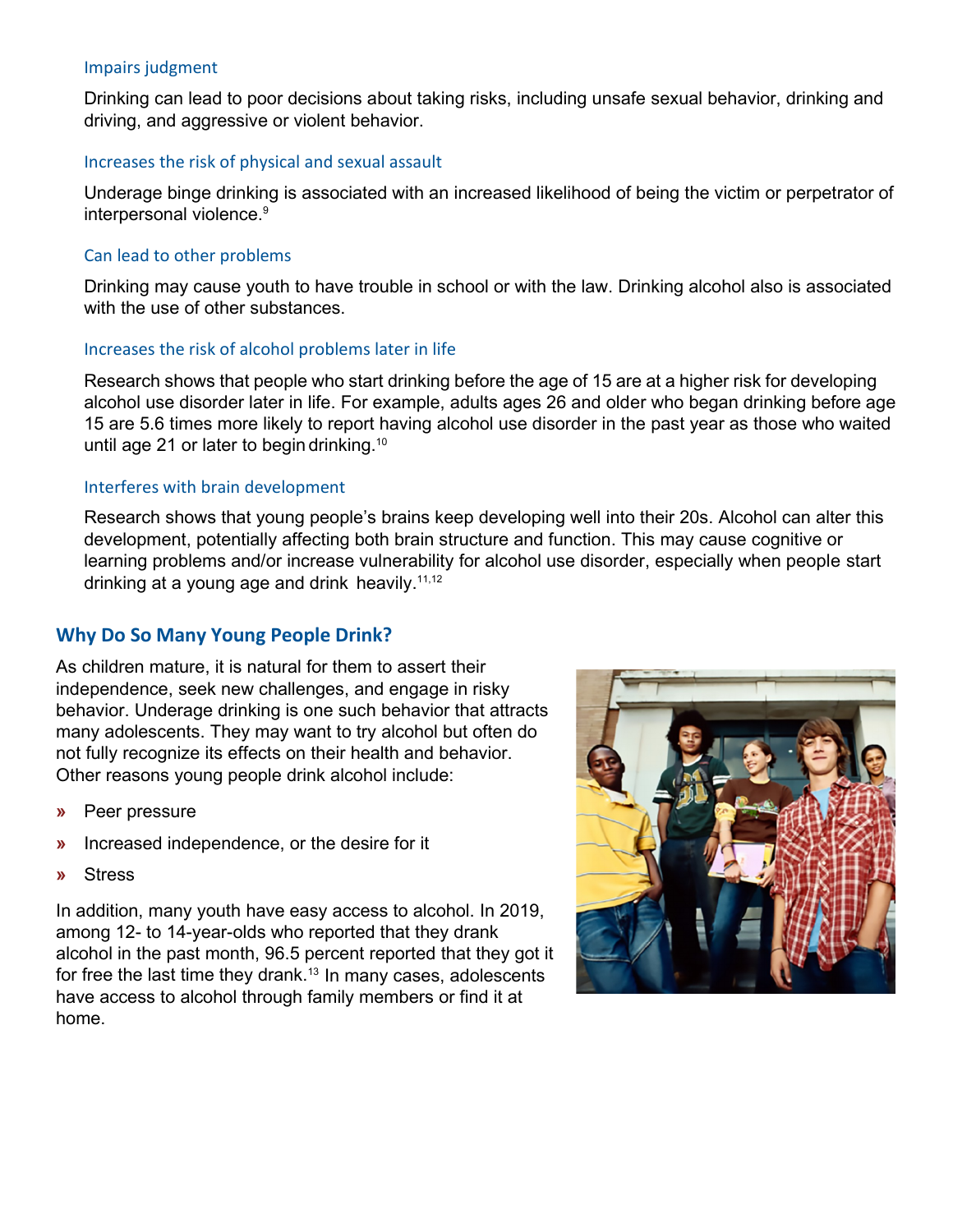## **Preventing Underage Drinking**

Preventing underage drinking is a complex challenge. Any successful approach must consider many factors, including:

- **»** Genetics
- **»** Personality
- **»** Rate of maturation and development
- **»** Level of risk
- **»** Social factors
- **»** Environmental factors

Several key approaches have been found to be successful. They are:

## Individual-level interventions

This approach seeks to change the way young people think about alcohol, so they are better able to resist pressures to drink.

## School-based interventions

These are programs that provide students with the knowledge, skills, motivation, and opportunities they need to remain alcohol-free.

## Family-based interventions

These are efforts to empower parents to set and enforce clear rules against drinking, as well as improve communication between children and parents about alcohol.

## Community-based interventions

Community-based interventions are often coordinated by local coalitions working to mitigate risk factors for alcohol misuse.

## Policy-level interventions

This approach makes alcohol harder to get—for example, by raising the price of alcohol and keeping the minimum legal drinking age at 21. Enacting zero-tolerance laws that outlaw driving after any amount of drinking for people younger than 21 also can help prevent problems.

## **The Role Parents Play**

Parents and teachers can play a big role in shaping young people's attitudes toward drinking. Parents in particular can have either a positive or negative influence.

Parents can help their children avoid alcohol problems by:

- **»** Talking about the dangers of drinking
- **»** Drinking responsibly, if they choose to drink
- **»** Serving as positive role models in general
- **»** Not making alcohol available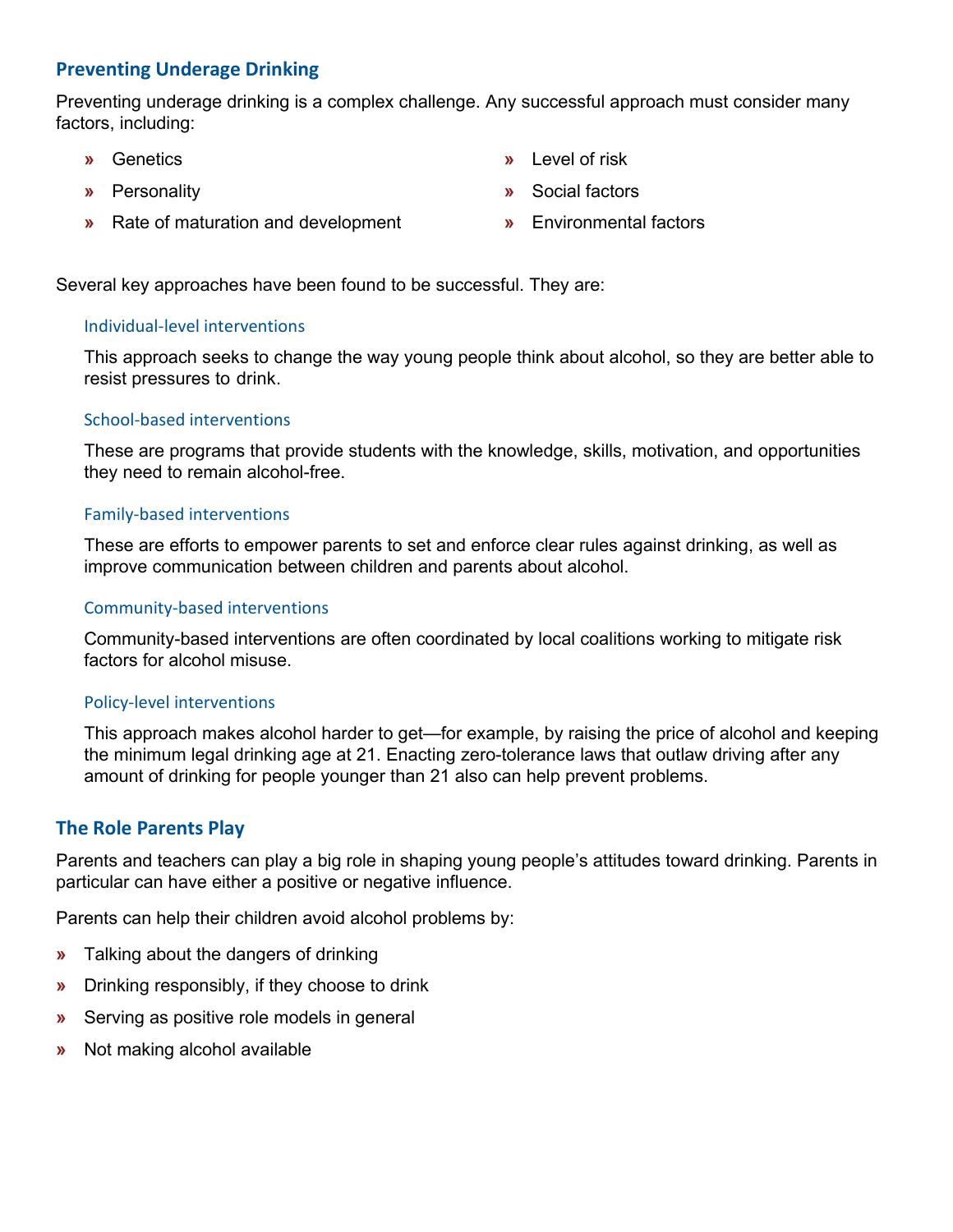- **»** Getting to know their children's friends
- **»** Having regular conversations about life in general
- **»** Connecting with other parents about sending clear messages about the importance of youth not drinking alcohol
- **»** Supervising all parties to make sure there is no alcohol
- **»** Encouraging kids to participate in healthy and fun activities that do not involve alcohol

Research shows that children of actively involved parents are less likely to drink alcohol.<sup>14</sup>

On the other hand, research shows that a child with a parent

who binge drinks is much more likely to binge drink than a child whose parents do not binge drink.<sup>15</sup>

## **Warning Signs of Underage Drinking**

Adolescence is a time of change and growth, including behavior changes. These changes usually are a normal part of growing up but sometimes can point to an alcohol problem. Parents, families, and teachers should pay close attention to the following warning signs that may indicate underage drinking:<sup>16</sup>

- **»** Changes in mood, including anger and irritability
- **»** Academic and/or behavioral problems in school
- **»** Rebelliousness
- **»** Changing groups of friends
- **»** Low energy level
- **»** Less interest in activities and/or care in appearance
- **»** Finding alcohol among a young person's things
- **»** Smelling alcohol on a young person's breath
- **»** Problems concentrating and/or remembering
- **»** Slurred speech
- **»** Coordination problems

## **Treating Underage Drinking Problems**

Screening young people for alcohol use and alcohol use disorder is very important and may avoid problems down the road. Screening by a health practitioner (e.g., pediatrician) provides an opportunity to identify problems early and address them before they escalate. It also allows young people to ask questions of a knowledgeable adult. NIAAA and the American Academy of Pediatrics both recommend that all youth be regularly screened for alcohol use.

Some young people can experience serious problems as a result of drinking, including alcohol use disorder, which require intervention by trained professionals. Professional treatment options include:

- **»** Attending individual or group counseling sessions one or more times per week
- **»** Receiving a prescription from a primary care doctor or psychiatrist to help reduce alcohol cravings
- **»** Participating in family therapy to build a supportive foundation for recovery